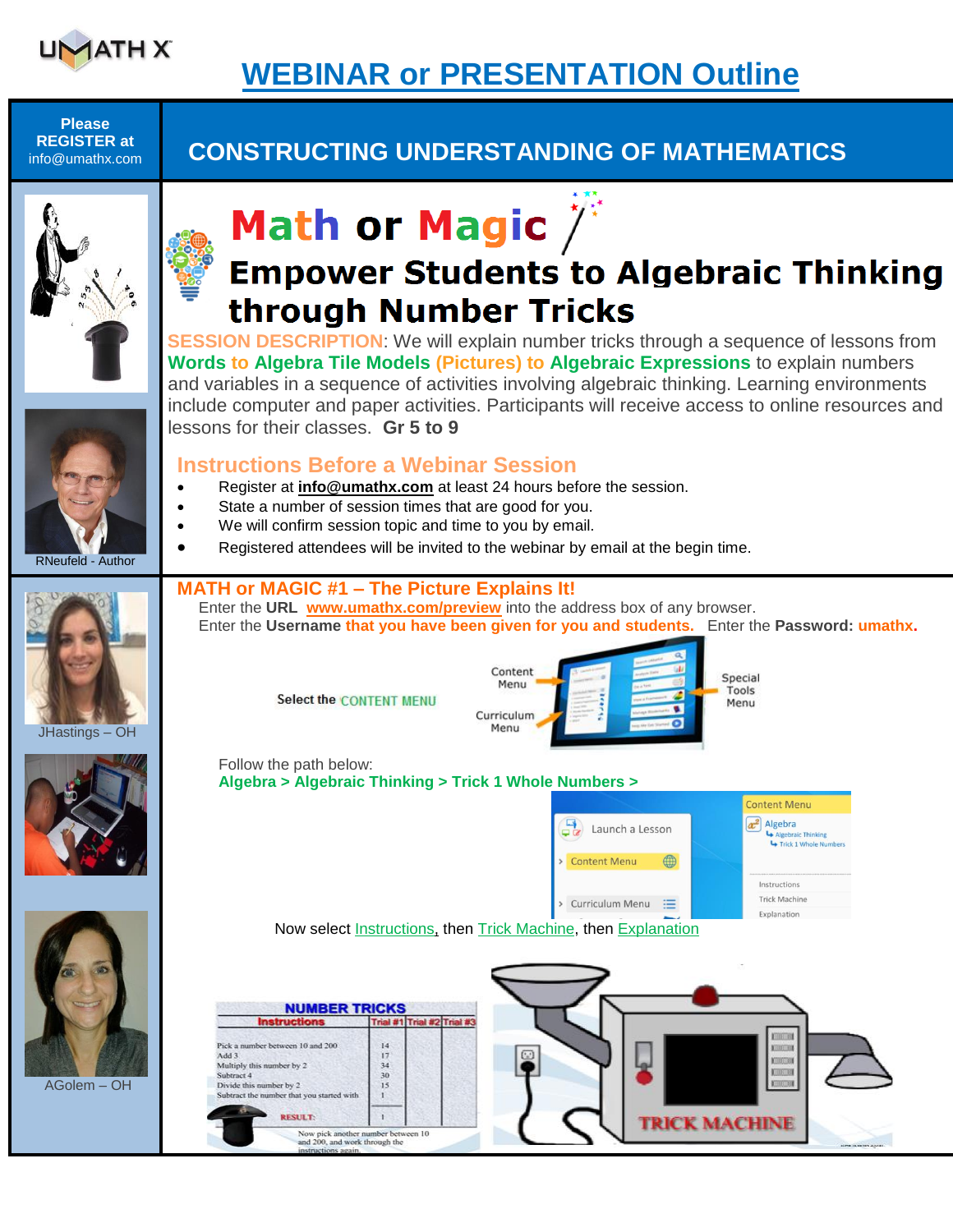**Please REGISTER at**

### info@umathx.com **CONSTRUCTING UNDERSTANDING OF MATHEMATICS**



ı



PMorrison – AL

#### Why does this work?? **COD** Pick any number between 10 and 200. 3333 Add 3 to it. **COD** Multiply this number by 2. **COD** Subtract 4. 3333 Divide this number by 2. Subtract the number that you started ٠ with.

**MATH or MAGIC #2 – The Picture Explains It!** Follow the path below:

**Algebra > Algebraic Thinking > Trick 3 Whole Numbers >** Now select Instructions, then Explanation

### **Trick #3-Whole Numbers...Instructions**



# **Trick #3 - Whole Numbers... Explanation**

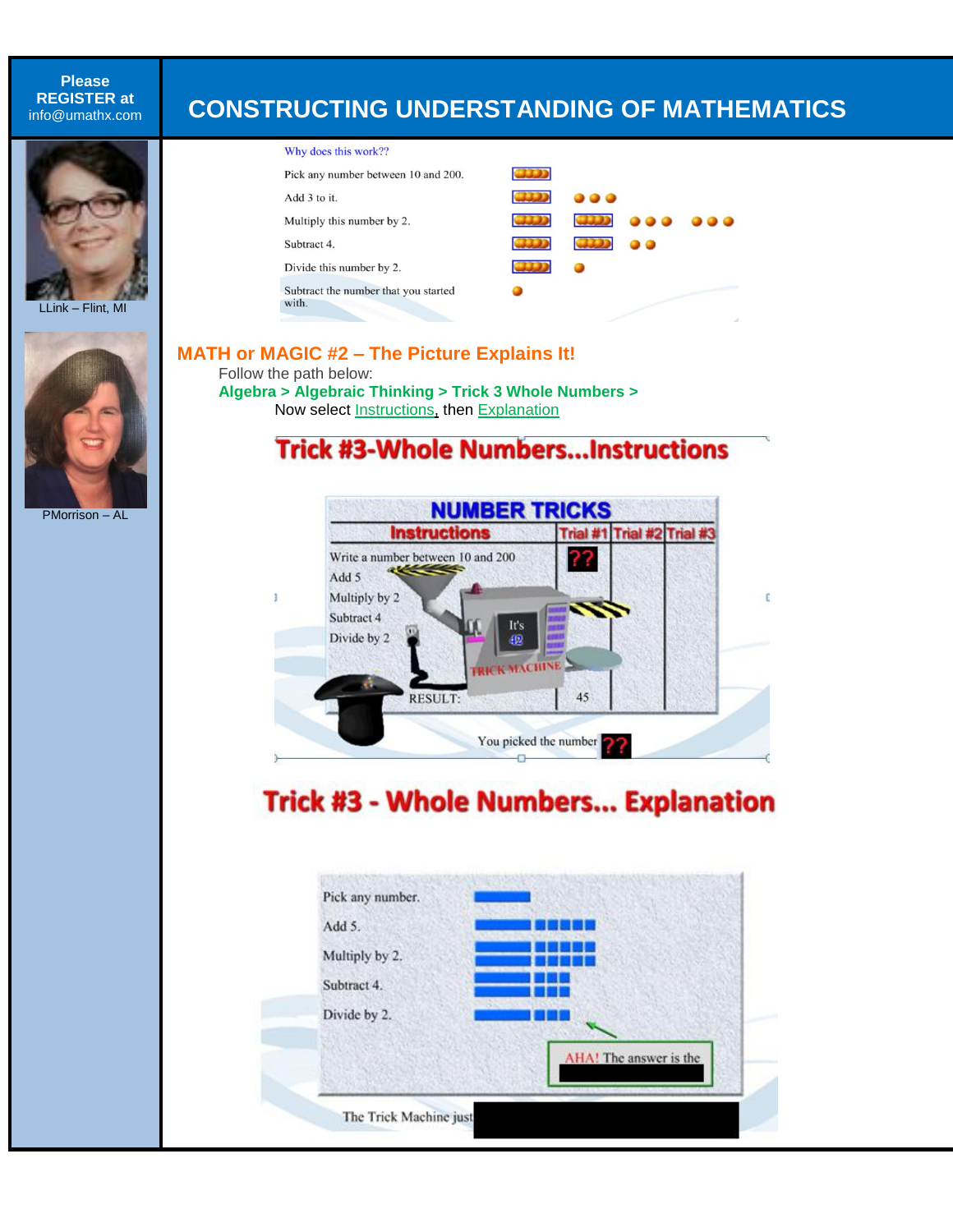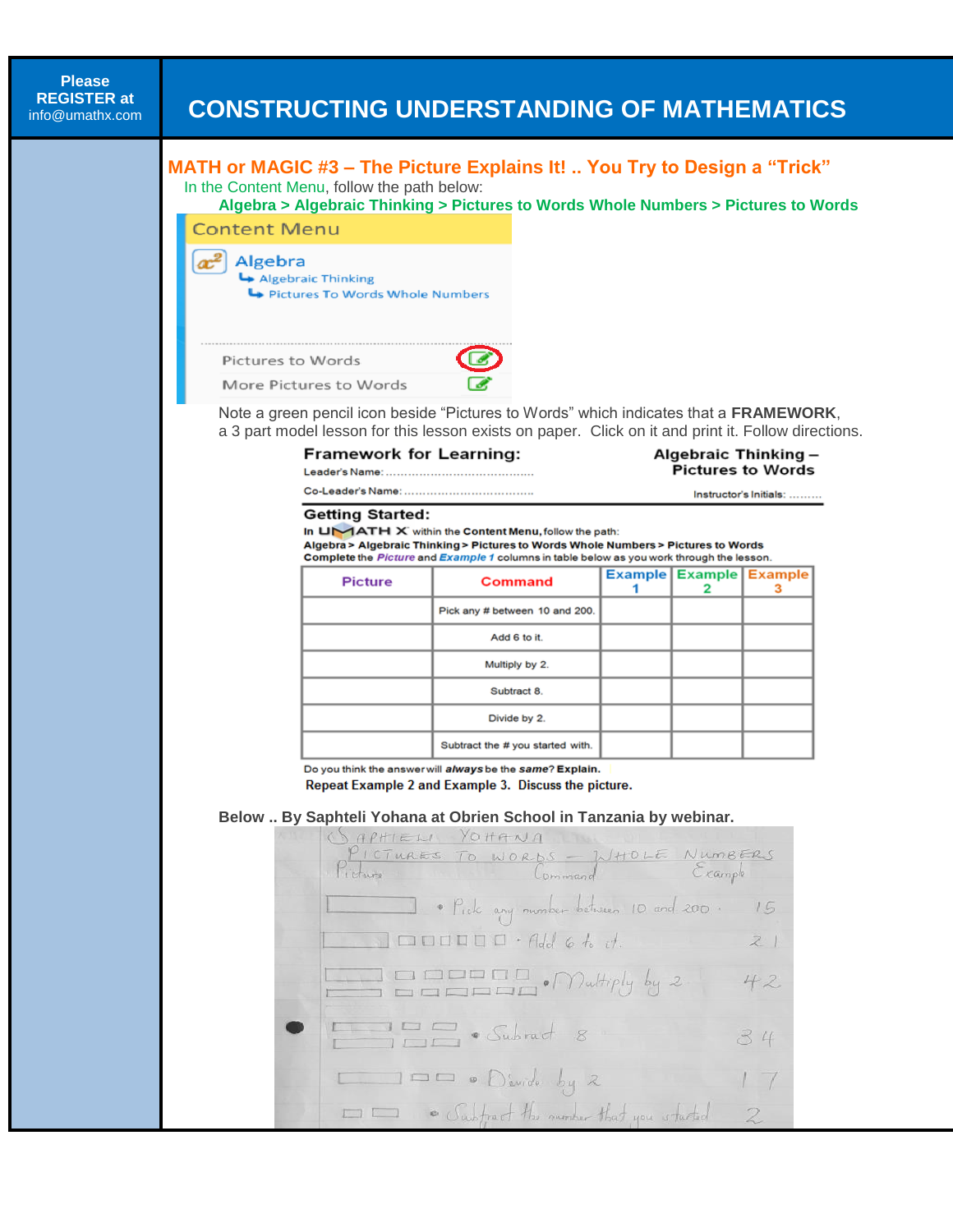**Please REGISTER at**

# info@umathx.com **CONSTRUCTING UNDERSTANDING OF MATHEMATICS**

Working In It: Complete the table below using three numbers of your choice.

| <b>Picture</b> | <b>Command</b>                 | <b>Example Example Example</b> |  |
|----------------|--------------------------------|--------------------------------|--|
|                | Pick any # between 10 and 100. |                                |  |
|                | Multiply by 2.                 |                                |  |
|                | Add 6.                         |                                |  |
|                | Add the # you started with.    |                                |  |
|                | Divide by 3.                   |                                |  |
|                | Subtract 2.                    |                                |  |

In UMATH X within the Content Menu, follow the path:

Algebra > Algebraic Thinking > Pictures to Words Whole Numbers > MORE Pictures to Words Check your answers in the table above using the lesson. Correct any mistakes.

### Reflect & Connect:

Go to www.umathx.com/supportsheets. Select Algebra Section 1 - Introduction to Algebraic Thinking. Print pages 1-2 and complete questions 1-3.

Write your own number trick and use it to complete the table below. Exchange papers with a partner. Check each other's work. Discuss and correct any mistakes.

| <b>Picture</b>                                        | <b>Command</b>                          |  | <b>Example Example Example</b> | з |  |
|-------------------------------------------------------|-----------------------------------------|--|--------------------------------|---|--|
|                                                       |                                         |  |                                |   |  |
|                                                       |                                         |  |                                |   |  |
|                                                       |                                         |  |                                |   |  |
|                                                       |                                         |  |                                |   |  |
|                                                       |                                         |  |                                |   |  |
|                                                       |                                         |  |                                |   |  |
| Build It. Draw It. Talk It. Write It. Now you OWN It! |                                         |  |                                |   |  |
|                                                       | <b>Neufeld Learning<br/>Systems Inc</b> |  |                                |   |  |
| www.UMathX.com                                        |                                         |  |                                |   |  |

ı

**MATH or MAGIC #4 –From Algebra Tile Model (picture) to Words to Algebraic Expression Pictures, Visual Learning, are the Key to Understanding Algebra.**

**Hence teachers are encouraged to use Algebra Tiles to represent Algebraic Expressions.**



 **In the following lesson, we will use algebra tiles, the computer and paper to help construction of knowledge to occur. Teachers and students are encouraged to ... Built it, Draw it, Talk it, Write it to OWN IT!!**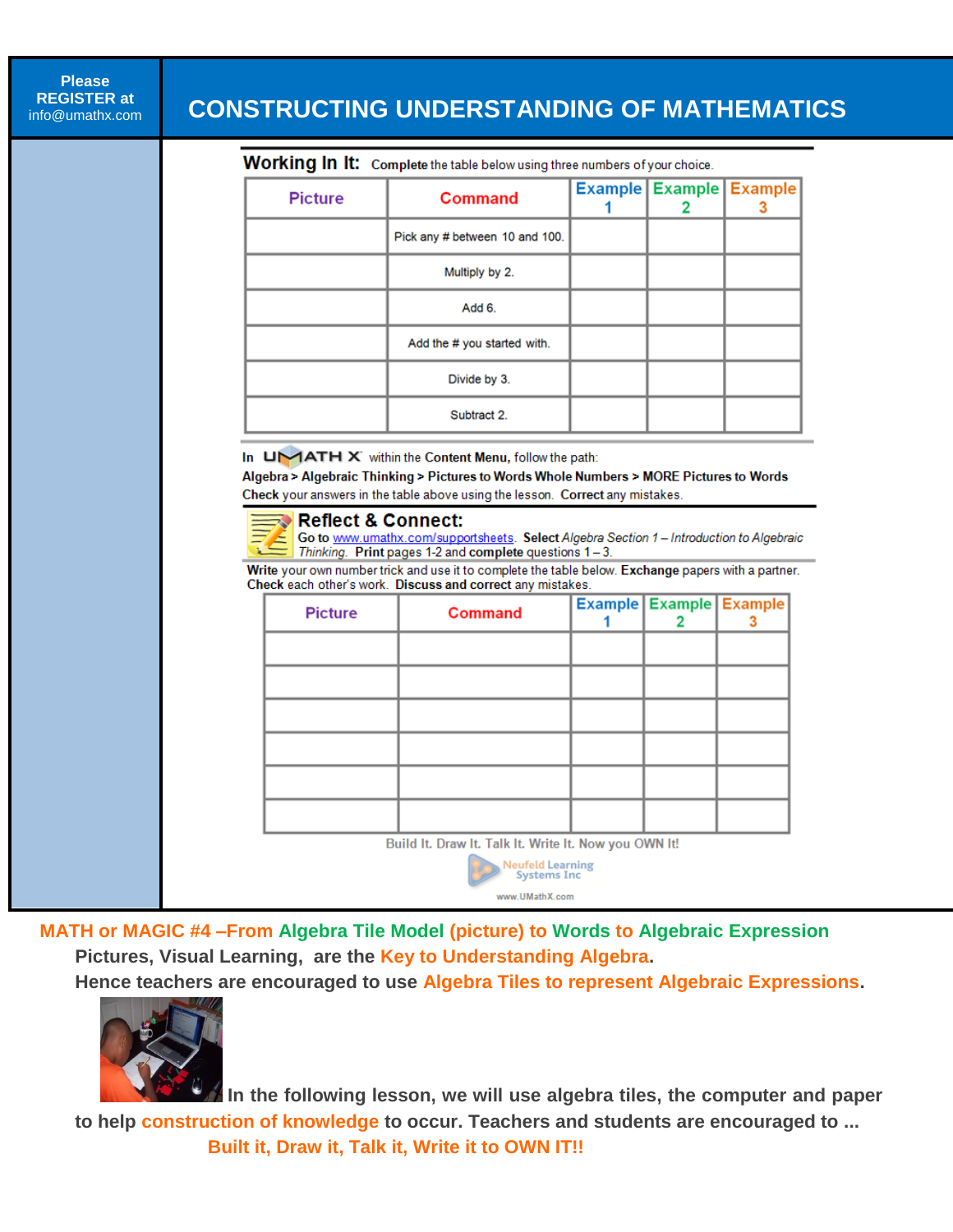### **Login to UMathX – Content Menu.**

#### Follow the path to: **Algebra > Tiles and Algebra > Area**

A green pencil beside "**Area…The Concept**" indicates a **FRAMEWORK**, a model lesson, exists.